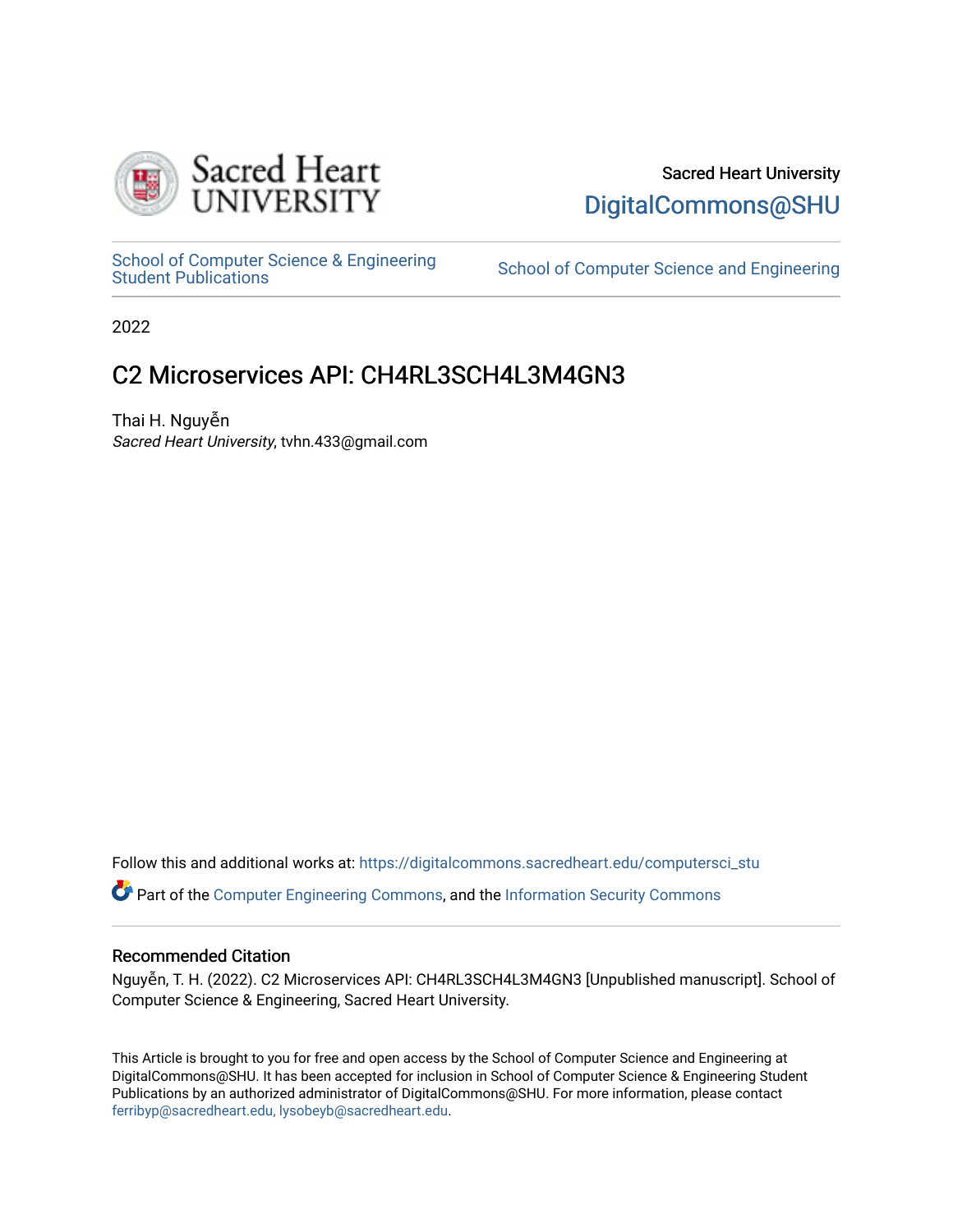# C <sup>2</sup> MICROSERVICES API: CH4RL3SCH4L3M4GN3

Thai H. Nguyen *Department of Cybersecurity School of Computer Science & Engineering Sacred Heart University* Fairfield, USA nguyent62509@mail.sacredheart.edu

*Abstract***—In the 21st century, cyber-based attackers such as advance persistent threats are leveraging bots in the form of botnets to conduct a plethora of cyber-attacks. While there are several social engineering techniques used to get targets to unknowingly download these bots, it is the command-and-control techniques advance persistent threats use to control their bots that is of critical interest to the author. In this research paper, the author aims to develop a command-and-control microservice application programming interface infrastructure to facilitate botnet command-and-control attack simulations. To achieve this the author will develop a simple bot skeletal framework, utilize the latest in API development frameworks, and simulate 2 types of malicious cyber-attacks. The attacks will be in the form of data exfiltration and data encryption. The author realizes that there needs to be quantitative data aggregation on the performance of the API and malicious bots. The author will be designing and developing a system to achieve this goal as part of their future work.**

*Keywords—Application Programming Interface, API, Advance Persistent Threat, APT, Bot, Command and Control, C<sup>2</sup> , C&C, Cybersecurity, Data Encryption, Data Exfiltration, Malware, Social Engineering*

#### I. INTRODUCTION

With the near seamless ubiquitous computing in current modern society, we interact with computing bots in greater ratios than with actual human beings. This is in the form of chatbots that perform mundane customer service or routine transactions. A recent Imperva, "Bad Bot Report 2021: The Pandemic of the Internet" report, states that they account for roughly 15.2% of Internet traffic. What's alarming with the report is the steadily increase in malicious bot traffic which accounted for 25.6% of Internet traffic, while humans took the rest with a not surprising 59.2%. As attackers become more sophisticated in their attack strategies, so too do the malicious bots they develop. Imperva categorizes these bots as Advanced Persistent Bots or APBs.

Based on research from the MITRE Foundation on the tactics, techniques, and procedures of Advance Persistent Threats use of malicious bots, their command-and-control mechanisms, and open-source intelligence, the author aims to design, architect, and engineer a command-and-control

microservice application programming interface from which to simulate Advance Persistent Bot attacks.

The author chose this project direction to achieve the following:

- 1. Expand the author's skills, knowledge, and experience in designing, architecting, and engineering a full-scale application programming interface.
- 2. Strengthen my knowledge of Advanced Persistent Threat Tactics, Techniques, and Procedures.
- 3. Strengthen my knowledge of Command-and-Control Tactics, Techniques, and Procedures used by Advanced Persistent Threats.
- 4. Fortify the author's technical skillsets.
- 5. The author will be packaging this project into an API as a Service (APIaaS) and will only be proving this service on the Silk Road, a darknet marketplace. The author plans on only accepting all major cryptocurrencies.

The rest of the paper is organized as follows: Section 2 (Background & Related Work) provides an overview of the different technologies used in designing and developing the author's project, current research on Advanced Persistent Threats, bot and botnets, command-and-control, and social engineering. Section 3 (Proposed Work) provides an overview of the work the author is proposing, which include Application Programming Interface Infrastructure, Bot/Botnet Framework, Malware Capabilities, and Social Engineering Scenarios. Section 4 (Preliminary & Expected Results) provides an overview of the previous evaluations of current capabilities of the technologies being planned on utilizing in the project and the author's expected results for the remainder of the project. Finally, Section 5 (Conclusion & Future Work) concludes and details the author's future direction for the project.

#### II. BACKGROUND & RELATED WORK

In the following sub-sections of the Background & Related Work, the author provides an overview of the history and current status of application programming interface methodology, application programming interface frameworks such as Django and Flask, Advanced Persistent Threats, Bot & Botnets, Command-and-Control, and finally Social Engineering.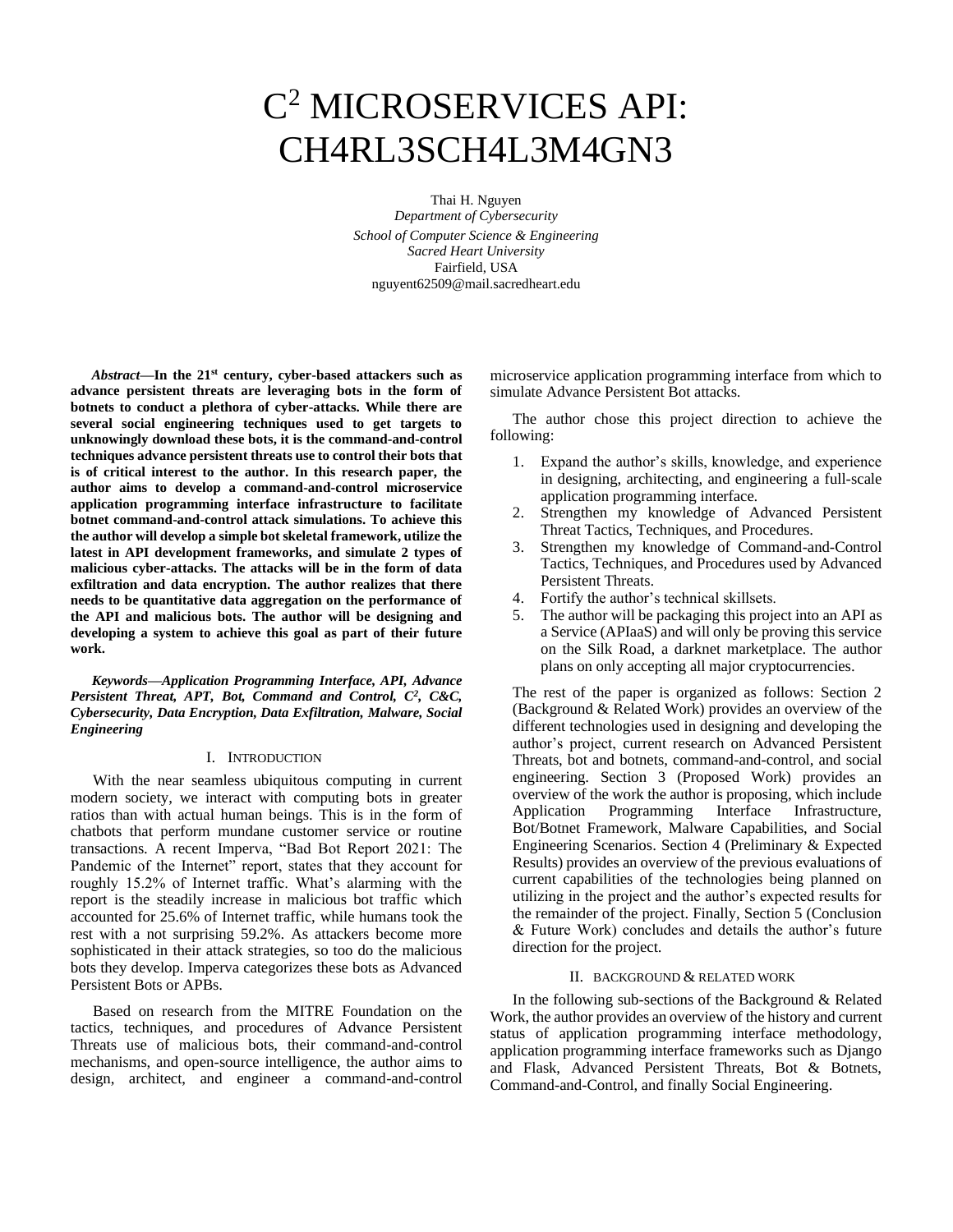#### *A. Application Programming Interface (API)*

The modern usage of application programming interface can be defined as a connection between two or more applications, services, programs, systems, or other application programming interfaces, which are used to send and receive data and content. This is achieved through the simple POST and GET request functions of application programming interfaces. Application programming interface has been utilized since computing has been available to society. If it wasn't for Roy Fielding's doctoral dissertation call "Architectural Styles and the Design of Network-based Software Architectures" and technology companies such as Salesforce, eBay, and Amazon did application programming interfaces become widespread usage and evolution. Since its small beginnings in commercial applications, application programming interfaces now drive desktop applications, majority of web applications, mobile applications, and low-code to no-code applications. Below are two of the current application programming interface frameworks being utilized in modern application programming interface solutions.

#### *1) Django*

Django is a modern Python web application framework that supports a full-fledge application programming interface development environment. It was first developed between 2003 – 2005 by a team of web developers from a newspaper company. This framework emerged from the continued re-factoring and re-use of code they used to develop multiple websites for the company. They eventually packaged the framework into an open-source project in 2005. Django believes in enabling rapid development of secure and maintainable web applications. This is achieved through being fully packaged with all the tools and resources a developer needs to accomplish their development goals, being versatile by support multiple formats such as HTML, RSS, JSON, XML, YAML, and more, being secure by enabling defaults protections from popular web application attacks such as SQL injections, cross-site scripting, cross-site forgery, and clickjacking [9, 10].

#### *2) Flask*

Flask is another modern Python web application framework originally designed and developed by Armin Ronacher as an April Fool's Day joke in 2010, but quickly became a full fledge framework because of the popularity. It is considered more Pythonic and faster in development versus Django. This is due to its microframework designation, which means that the primary package is a barebones framework only including the essentials for web applications development and to gain features such as authentication, database ORM, input validation and sanitation, the developer must import, i.e., download those feature functionalities  $[11 - 16]$ . Flask is built on three primary technologies: Web Server Gateway Interface (WSGI), Werkzeug, and jinja2  $[13 - 14]$ . A brief overview of these technologies follows:

*a) Web Server Gateway Interface (WSGI): A Python standard for web application development, enabling common interface between web servers and web applications.*

*b) Werkzeug: A Web Server Gateway Interface (WSGI) toolkit that implements requests, response objects, and utility functality.*

*c) jinja2: A Python template engine used for web templating which combines a template with specified data sources to render dynamic webpages.*

#### *B. Advanced Persistent Threat (APT)*

Advanced Persistent Threats are an evolution of the traditional practice of spying with enhanced capabilities due to technological advances. The first recorded research on Advanced Persistent Threat emerged back in 2010 outlined their characteristics including methods, detections, and defense techniques  $[1 - 8]$ . The findings from subsequent research in Advanced Persistent Threats detailed their general organization, sophistication, concealment, and purpose. While many Advanced Persistent Threats have different objectives and goals, they all share these characteristics  $[5 - 8]$ . Chen et al. [8] provides a detailed analysis of these characteristics in the following:

*a) Organizing: purpose – APT actors are well-organized teams that appear to be directly or indirectly supported by governments, making them more resourceful and organized than traditional actors.*

*b) Sophistication: APTs are implemented through a series of properly plotted activities, from spear phishing, malware injection, data transmission to trace clearance. The multiplicity of attack channels and mechanisms significantly increased the success rate of compromise.*

*c) Concealment: actors lurk in the target network and disguise activities as normal ones and could update the malware without being noticed.*

*d) Purpose: traditional actors typically pursuit financial gains from victims, but APTs aim at confidential information in the firms or government agencies.*

#### *C. Bot/Botnet*

As it relates to code-based software, a bot is a software that is programming to perform scheduled actions. The bot is primarily automated, which means once deployed it will do all the tasks without human interaction. There are several applications that a bot can perform, including chatbot-ing, web crawling, socialbot-ing, and being a malicious bot. The malicious bot is one of the author's primary focuses on this project [20 – 28]. Malicious bots can form several automated cyber-based actions (attacks) which is of great interest, they include:

#### *a) Credential Stuffing*

*b) Web Scraping*

*c) Denial of Service (DoS) & Distributed Denial of Service (DDoS) Attacks*

#### *d) Brute Force Attacks*

When multiple bots are linked together into a coordinated attacks such as Distributed Denial of Service Attacks via a command-and-control intermediate, they are considered botnets [20 – 28]. Based on research in botnet characteristics, lifecycle, and taxonomy  $[20 - 28]$ , there are defining concepts which are critical to the author's development of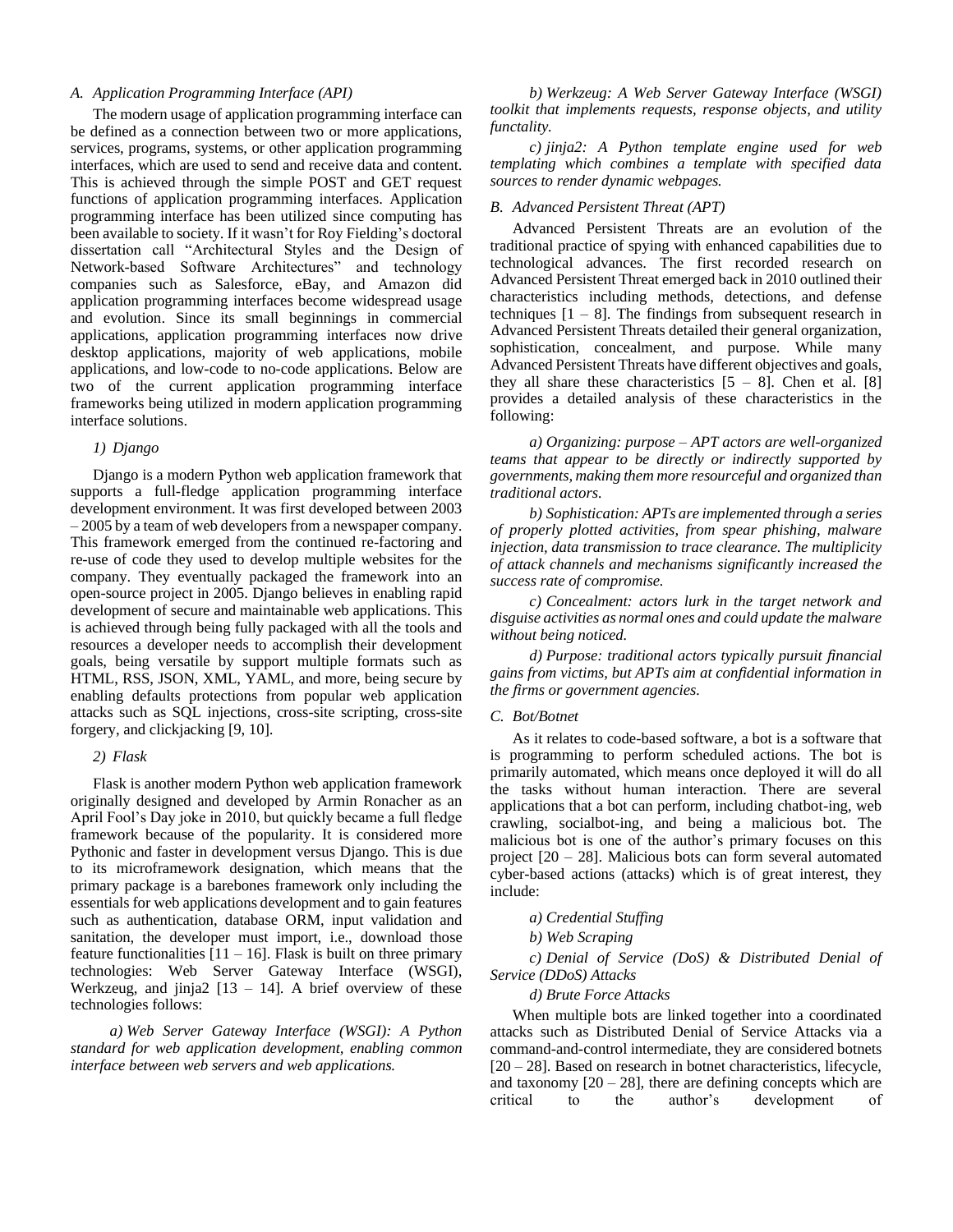CH4RL3SCH4L3M4GN3. These concepts are the lifecycle of botnets  $[21 - 24]$  which are outlined below:

*a) Spreading & Injection: This is the initial entry phase of the bot. The bot or attacker will utitlize different methods and techniques such as social engineering to infect the target with the bot.*

*b) Communications Stage (also considered the Command-and-Control Stage): In this stage the bot or botnet will establish communications to the command-and-control server. In other words, the bots or botnet will listen to the command-and-control servers or connect to them periodically to get new commands from the command-and-control server. A new command when detected by the bots or botnet is treated as an order which they will then execute the order and the results are reported to the command-and-control server; the bots or botnets then wait for new commands.*

*c) Attack Stage: In this final stage of the lifecycle the bot or botnet will execute the attack plan given by the commandand-control server. The bot or botnet will start to attack the targets according to the transmitted commands.*

# *D. Command and Control*  $(C^2)$

In in the context of Cybersecurity, a command-and-control server is a computer (usually a server or multiple servers) under the control of malicious cyber-based attackers (usually Advanced Persistent Threats) [29 – 33]. Command-and-control servers are used primarily as the intermediary to communicate with malicious bots or botnets, disseminate malicious software, exfiltrate stole data, and conduct a multitude of other cyberbased attacks. There are a multiple of different command-andcontrol topologies used by malicious attackers  $[29 - 31]$ . These include the following:

*a) Centralized (Hierarchical) Model: In a centralized or hierarchical model malicious attackers will user other bots or botnets as proxy servers for their command-and-control servers. It does reduce the number of bots or botnets that need to be aware of the location of the centralized server. It can be a compromised machine or a legitimate Internet service provider. When the victim is infected, it will communicate to the command-and-control server and then will wait or check for pending commands.*

*b) Decentralized (Random) Model: In a decentralized or random model the primary command-and-control server can send commands from any bot within the network. Attack commands are issued via an authoritative bot. These commands are often tagged as authoritative, which tells the issuing bot to automatically propagate the commands to all other bots or botnets.*

*c) Hybrid (Multi) Model: In a hybrid or multi model the malicious attacker can implement a combination of centralized and decentralized models. There are advantages and disadvantages of this implementation. The advantages are the attackers can hide their communications protocols and botnet architecture from detection. The disadvantages are the attackers must design, manage, and maintain new hybrid model designs as each successive design becomes detected and intelligence published on them.*

There are several different communications protocols used by command-and-control servers to communicate with their bots or botnets []. These include the following:

*d) Internet Relay Chat (IRC): Internet relay chat is mainly designed for group and simple client and server communication via communication mediums called channels. This is a very flexible protocol and with several open-source implementations of this protocol, enables malicious attackersto extend it in a way that suit their needs.*

*e) Hyper Text Transfer Protocol (HTTP) & Hyper Text Transfer Protocol Secure (HTTPS): HTTP & HTTPS is another communications protocol used by malicious attackers because enables malicious attackers to bypass security appliances. The main advantage of using the HTTP & HTTPS protocol is hiding bot and botnet traffics into normal endpoint user web traffics, so it can easily bypass firewalls with port-based filtering mechanisms and avoid IDS detection.*

*f) Peer-to-Peer (P2P): Recently more advanced bots and botnets have begun to use P2P decentralized communications. A variant of Phatbot used code from WASTE5 that implements an encrypted P2P protocol designed for private messaging and file transfer among a small number of trusted parties.*

The author also surveyed a multitude of open-source command-and-control frameworks to evaluate their capabilities and effectiveness [31]. In the follow analysis, the author outlines each open-source command-and-control framework:

*g) Metasploit: Metasploit is a very powerful tool which can be used by malicious attackers as well as ethical hackers to probe systematic vulnerabilities on networks and servers. Because it is an open-source framework, it can be easily customized and used with modern operating systems. Some of the capabilities available by Metasploit include command shell payloads that enable users to run scripts or random commands against a host, dynamic payloads that allow testers to generate unique payloads to evade antivirus software, and Static payloads that enable port forwarding and communications between networks.*

*h) Empire: Empire was created by Veris Group security practitioners Will Schroeder, Justin Warner, Matt Nelson and others in 2015. Empire is a unique attack framework in that its capabilities and behaviors closely resemble those used by current nation state advanced persistent threat actors. Empire is effective at evading security solutions, operating in a covert manner, and enabling attackers' total control over compromised systems. Empire command-and-control traffic is asynchronous, encrypted, and designed to blend in with normal network activity, making it exceptionally difficult for cybersecurity teams to identify Empire command-and-control traffic in the enterprise.*

*i) Pupy: Pupy is a cross-platform post-exploitation tool and capable of low detection operations. It's written in Python which makes it very convenient. Pupy can communicate using multiple kinds of transport, migrate into processes using reflective injection, and load remote python code, python packages and python C-extensions from memory.*

#### *E. Social Engineering (SE)*

In the field of Cybersecurity, social engineering is the intersection of psychological manipulations through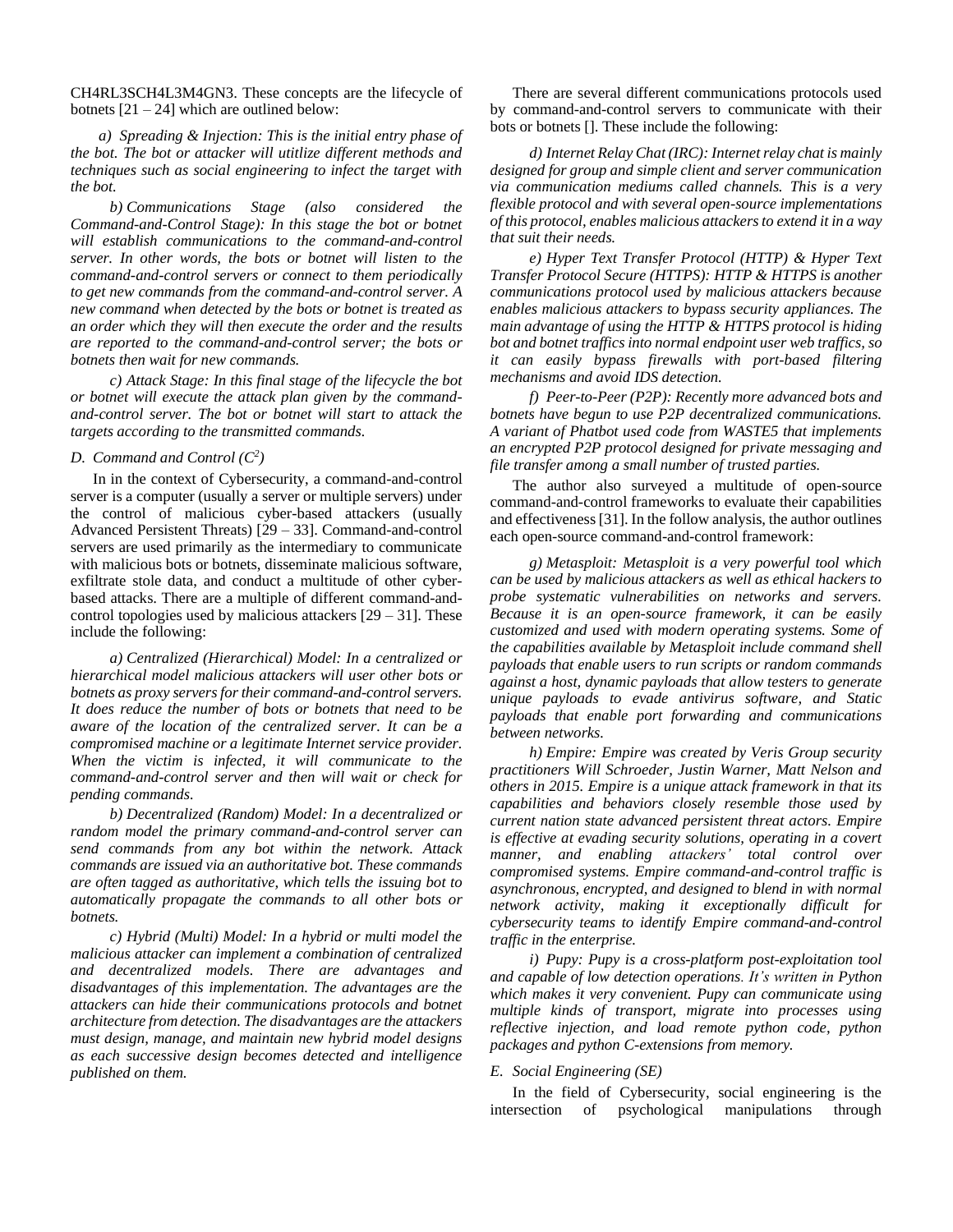technological and non-technological mediums. To provide a universal understanding on the definition of social engineering, the author will be referencing the extensive research from Muton et al. and their work on defining the social engineering domain [42]. Mouton et al. defines "Social Engineering" stating, "The science of using social interaction as a means to persuade an individual or an organization to comply with a specific request from an attacker where either the social interaction, the persuasion or the request involves a computer-related entity." Mouton et al. also defines the individual conducting the social engineering attack as well as the definition of the act of the attack. Mouton et al. defines a "Social engineer (noun)" as "An individual or group who performs an act of Social Engineering," and also a "Social engineer (verb)" as "To perform an act of Social Engineering. When the verb is used in the Past Perfect form, it means a successful Social Engineering attack has occurred. For example, "The target may not know that he or she has been social engineered."." While Mouton et al. defines a "Social Engineering attack" as "A Social Engineering attack employs either direct communication or indirect communication, and has a social engineer, a target, a medium, a goal, one or more principles and one or more techniques." The definition for a social engineering attack is also backed by Ivaturi et al.'s breaks-down of the taxonomy of social engineering attacks [41]. With these terms defined, readers will improve their understanding of the social engineering scenarios the author developed in Section 3.

In the next section, the author outlines their proposed work for the design, development, and engineering for the Application Programming Interface Infrastructure, Bot/Botnet Framework, Malware Capabilities, and Social Engineering Scenarios.

# III. PROPOSED WORK

#### *A. Application Programming Interface Infrastructure*

The author is proposing designing and developing CH4RL3SCH4L3M4GN3 application programming interface on the Flask and Flask-RESTful Framework. The author chose this Python Framework due to its scalability and lightweight packaging. This will facilitate the capabilities the author is aiming to develop for the Bot/Botnet Framework and Malware Capabilities with the timeframe of  $5 - 6$  months. These frameworks will allow the author to escalate design and develop, as well as test for edge cases and debug.

#### *B. Bot/Botnet Framework*

Based on prior and current research in bot and botnet architecture  $\lceil 20 - 28 \rceil$ . The author is proposing designing and developing a scaled-down architecture of current and nextgeneration bot and botnets. The author is aiming to have at least four bots communicating with the application programming interface. As seen in figure 1, CH4RL3SCH4L3M4GN3 is the primary application programming interface that will decentralize its capabilities to three servers, while also being able to communicate with each other. The initial communication server address will be pre-defined to the malicious bot but will be override once the malicious bot receives its attack instructions. The author is aiming to develop a communications obfuscation technique to increase the effectiveness of the malicious bot.



## *C. Malware Capabilities*

In the following two sections, Data Encryption and Data Exfiltration, the author is proposing designing and developing two malware capabilities that will be provided to the malicious bot by the application programming interface. The author chose data encryption and data exfiltration because research shows these are the primary attacks being carried out by Advanced Persistent Threats  $[1 - 8]$ . Data encryption is typically implemented in the form of Ransomware  $[1 - 8]$ . Data exfiltration takes the form of multiple mediums, examples of these include emails, http/https, and usb drives  $[37 - 40]$ .

#### *1) Data Encryption*

The author is proposing designing a data encryption malware capability that will encrypt victim machines using symmetric encryption. The author chose this cryptographic algorithm because the author wishes to cause the most damage upon victim endpoints. The primary symmetric encryption the author will be utilizing will be AES  $[34 - 36]$ . To provide a tentative network communication of the data encryption attack bot, figure 2a provides this detail. In figure 2a, once the attack bot has achieved access to the victim machine, it will start a communications channel via HTTP/HTTPS to communicate to an identity repository to retrieve its attack identity. This is used to communicate back to the application programming interface; to retrieve its attack plan. The attack bot's identity is used to authenticate itself to the application programming interface. Once it has retrieved its data encryption attack instructions, it will commence its attack until complete. Once its attack has carried out, it will terminate communications to the application programming interface and kill itself.

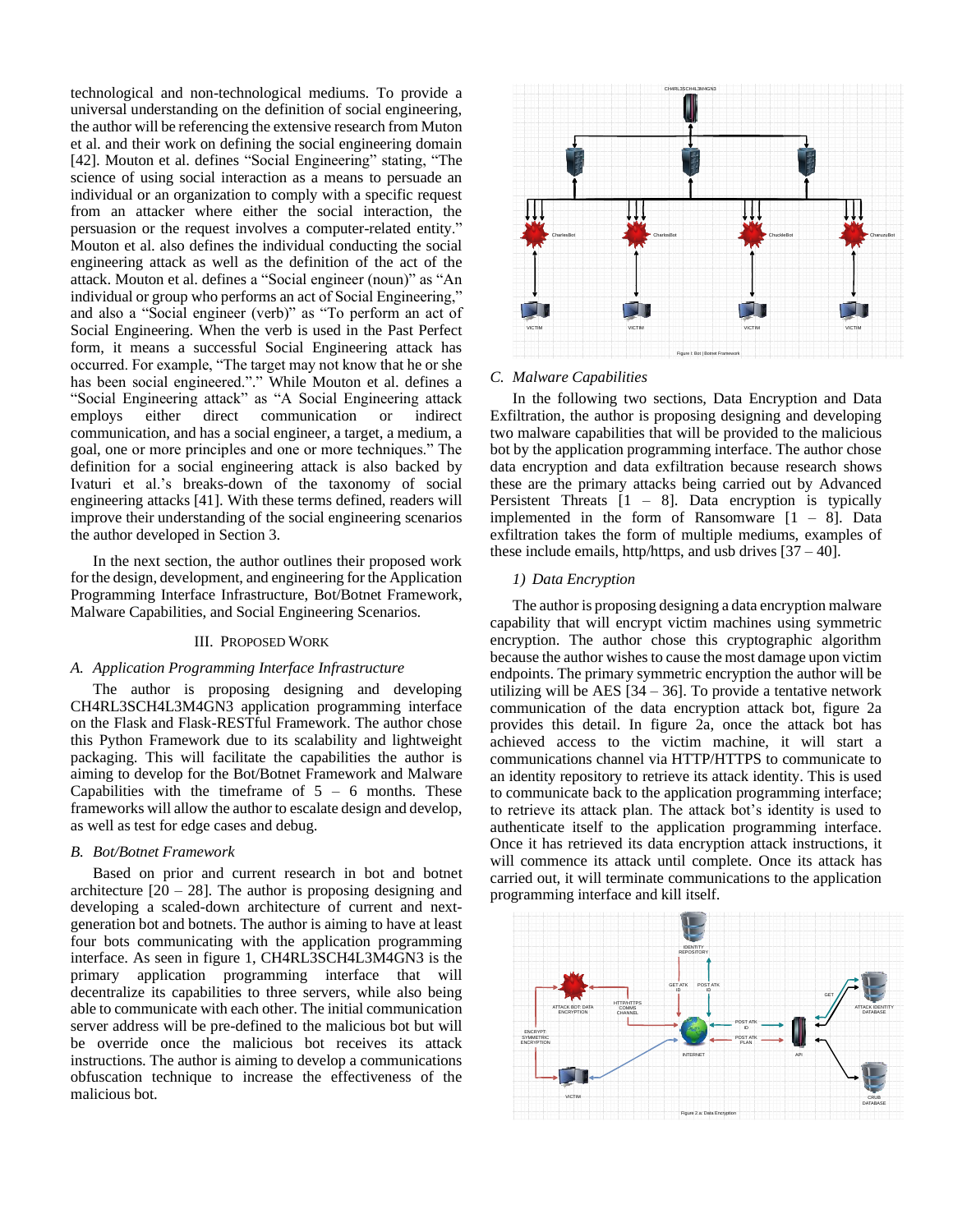To provide a more detailed understanding of the attack logic of the attack bot, figure 2b provides a flowchart of the data encryption instruction set. The attack bot will try to open a communications channel to the identity repository for a maximum of 5 tries, if it cannot communicate to the identity repository, it will terminate all processes and kill itself. If it can retrieve its identity from the repository, it will try to communicate to the application programming interface. It will try for a maximum of 5 tries, if it cannot communicate to the application programming interface, it will terminate all processes and kill itself. Finally, if it can retrieve its data encryption attack instructions, it will start encrypting its designated directories until complete. Once done it will terminate all processes and kill itself.



# *2) Data Exfiltration*

The author is proposing designing a data exfiltration malware capability that will exfiltrate designated directories and files over HTTP/HTTPS  $[37 - 40]$ . Similar to the attack instructions from figure 2a, in figure 3a this attack includes an additional instruction set to post exfiltrated data back to the application programming interface. To give an overview again, once the attack bot has achieved access to the victim machine, it will start a communications channel via HTTP/HTTPS to communicate to an identity repository to retrieve its attack identity. This is used to communicate back to the application programming interface to retrieve its attack plan. The attack bot's identity is used to authenticate itself to the application programming interface. Once it has retrieved its data exfiltration attack instructions, it will commence its attack until complete. The malicious bot will exfiltrate  $10 - 20$  MB of data via Post Requests to the application programming interface. Once its target dataset has been exfiltrated, it will terminate all processes and communication channels to the application programming interface and finally kill itself.



Similar to the attack instructions from figure 2b, figure 3b provides a flowchart of the data exfiltration instruction set. The attack bot will try to open a communications channel to the identity repository for a maximum of 5 tries; if it cannot communicate to the identity repository, it will terminate all processes and kill itself. If it can retrieve its identity from the repository, it will try to communicate to the application programming interface. It will try for a maximum of 5 tries; if it cannot communicate to the application programming interface, it will terminate all processes and kill itself. Finally, if it can retrieve its data exfiltration attack instructions, it will start exfiltrating its designated directories until complete. Once done it will terminate all processes and kill itself.



#### *D. Social Engineering Scenario*

Based on the social engineering attack scenario work outlined and proposed by Nguyen et al  $[42 - 45]$ , the author has contributed to their social engineering attack scenario repository with two new social engineering attack scenarios. In the following the author created two specialized social engineering attack scenarios for data encryption and data exfiltration.

#### *1) Higher Education Campus Vehicle Violation Ticketing Attack*

**Description:** Social engineer creates replicated parking violation notices and places them onto student vehicles with the higher education institution's footprint. The owners of the vehicles find the notice and later navigate to the provided URL on the citation. The target is deceived to travers to a replicated malicious institutional portal, which will drive-by install a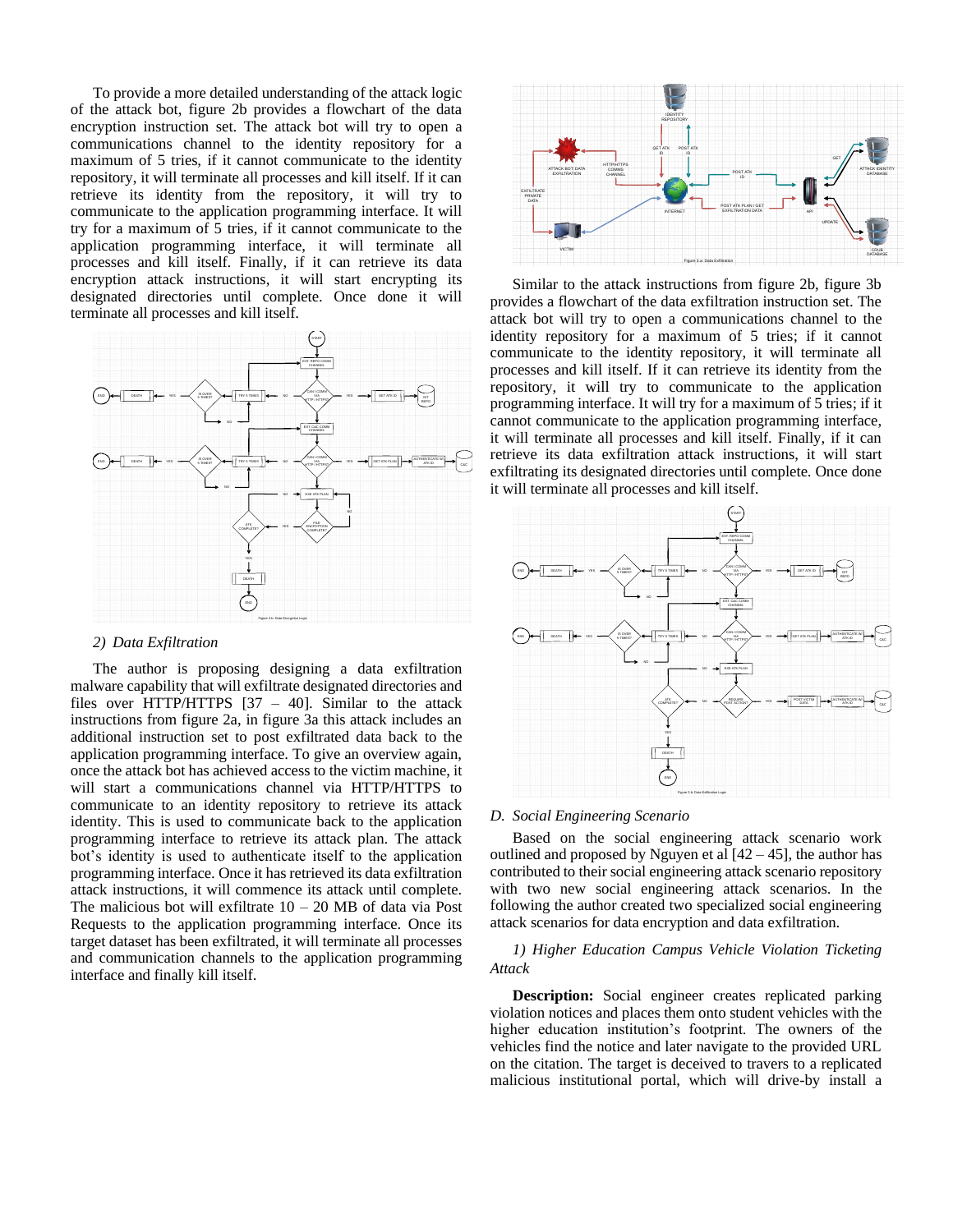malicious bot onto their computerized system. In addition, the malicious website will harvest students' institutional credentials.

# **Components**

**Communication Channel:** Indirect Communication

**Social Engineer:** Social engineer is an individual

**Target:** Higher Education Institution Students

**Medium:** Parking Violation Citation, Technology-Based

**Goal:** Get victim to traverse to the malicious website, get malicious bot downloaded, and harvest credentials

**Compliance Principles:** Social Compliance & Authority

**Technique:** Phishing & Baiting

#### **Phases**

# **Step I: Attack Formulation**

- I. **Goal Identification:** The goal is to get victims to traverse to the malicious website, get malicious bot downloaded, and harvest credentials.
- II. **Target Identification:** The target of the attack scenario are any students within the higher education institution that own vehicles.

#### **Step II: Information Gathering**

- I. **Identify Potential Sources:** Potential intelligence sources include but not limited to higher education institution's public facing internet website, social media accounts, and physical reconnaissance. The institution's public facing website allows the SE to gather information on their specific parking violation policy, parking decal or makings, public institutional parking lot locations, student dormitory locations, faculty and employee designated parking lots, and institutional footprint maps. Institution's social media account will allow the SE to gather relevant information on the institution's public safety department and intelligence on their employees. Physical reconnaissance includes foot and vehicular reconnaissance. Reconnaissance allows the SE to monitor personnel movement, gathering locations, and visually inspect public safety personnel.
- II. **Gather Information from Sources:** Gather intelligence from above mention potential sources that directly relate to the target's movement pattern, high traffic locations, areas of least security patrols, institutional parking decal or markings, and importantly obtain an authentic institutional parking violation ticket for replication.
- III. **Assess Gathered Information:** Determine which location to scatter parking violation tickets that is relevant to the specific parking lot location, i.e., student lot, faculty lot, contractor lot, employee lot, and visitor lot. Ensure the simulated violation is within the standards and policies enforced within the institution's footprint. In parallel, determine if enough intelligence gathered to replicate the

institution's public safety website, as well as list primary, secondary, and tertiary locations to maximize the attack zone.

# **Step III: Preparation**

- I. **Combination & Analysis of Gathered Information:** Determine the best time slots during which the SE can attempt to deploy the parking violation tickets in the SE's primary, secondary and tertiary locations. The SE will ensure to keep themselves anonymous whilst deploying the parking violation tickets, such as evading roaming security, close circuit cameras, and valid individuals of the institution that could question the SE's actions. It is also critical in deploying the parking violation tickets during a time of low human traffic in the attack zone.
- II. **Development of an Attack Vector:** A Social engineer when developing the attack vector must detail the time and place of the attack to saturate the largest target population. The social engineer must ensure that the parking violation ticket is properly created, and the cloned institutional website must also be functioning and visually similar to the actual one. Social engineer ensures the malicious bot and credential harvesting capability is properly configured and functioning.

# **Step IV: Develop Relationship**

- I. **Establishment of Communication:** The act of deploying the parking violation tickets by the SE lasts until the target recognizes and obtains the parking violation ticket.
- II. **Rapport Building:** The SE to properly build rapport, the SE must ensure the parking violation tickets looks similar to those that are typically used by the institutional organization. This includes but is not limited to the official branded logo on the ticket, working, contact information, and citations that are implicit within a higher education institutional organization.

# **Step V: Exploit Relationship**

- I. **Priming the Target:** The parking violation ticket should be realistic so that the owner of the vehicle will take it seriously and not simply dismiss it while driving home or to another location within the institution's footprint and mentally prepare to navigate to the institution's public safety website to either resolve or appeal the violation. The target is pressured to resolve the violation as soon as possible due to social compliance to do the right thing and the authority institutional public safety has over vehicle violations.
- II. **Elicitation:** The "elicitation" step is almost implicit in this attack scenario. Most individuals will feel urged to comply with parking violation ticket requested actions. The provided institutional public safety website URL will allow the target to navigate to resolve the violation. Once the target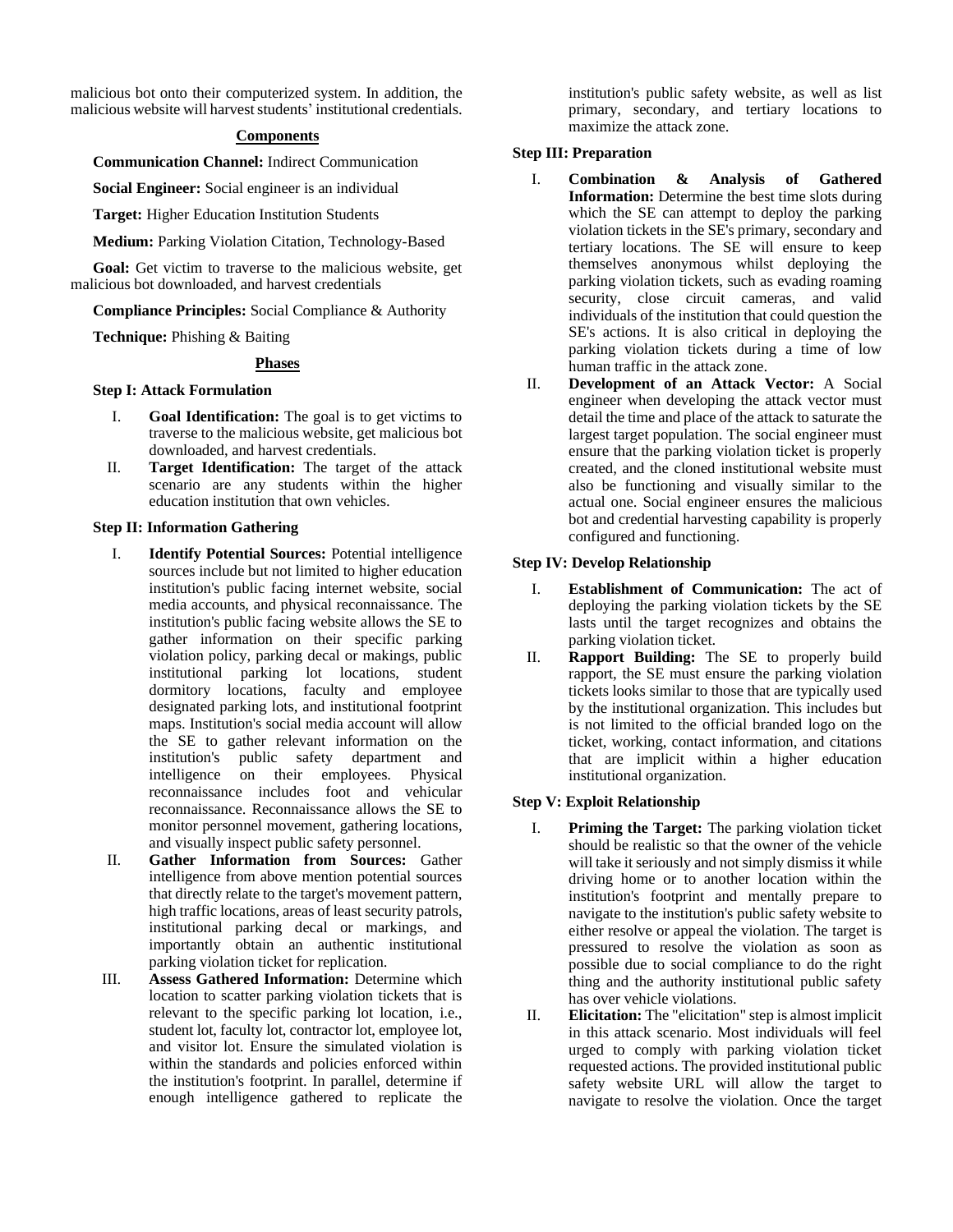navigates to the malicious website, a malicious bot is automatically installed on the target's computerized system.

# **Step VI:**

- I. **Maintenance:** The parking violation ticket and institutional public safety website should be created in such a way that provides the target a sense of ease and trust. The parking violation ticket and website should replicate the real one utilized by the higher education institution. This will provide assurance to the target that the parking violation ticket is valid and their actions in resolving the violation is correct.
- II. **Transition:** The SE utilizes the replicated institutional public safety website to automatically install a malicious bot to then pivot to other attack scenarios. Thus, the SE can then proceed to the "goal satisfaction" step.
- III. **Goal Satisfaction:** The SE has attained their initial goal of gaining an unauthorized bot onto the target's computerized systems.

# *2) Higher Education Technology Lab Attack*

**Description:** A social engineer pretends to be a student research assistant to a faculty member and convinces the institution's public safety officer to remotely unlock an unauthorized computer laboratory. SE gains access to the institution's computerized terminal and infects the entire laboratory computerized systems with a malicious bot.

# **Components**

# **Communication Channel:** Bidirectional Communication

**Social Engineer:** Social engineer is an individual

**Target:** Primary target: Institutional laboratory facility, Secondary target: Public Safety Department, Tertiary target: Institutional faculty member

**Medium:** Telephonic device, Technology-based

**Goal:** Gain unauthorized access to the institution's laboratory facility

**Compliance Principles:** Consistency Principle

**Technique:** Pretexting

# **Phases**

# **Step I: Attack Formulation**

- I. **Goal Identification:** Primary goal is to gain unauthorized access to the institution's laboratory facility.
- II. **Target Identification:** Primary target of the attack is the institution's laboratory facilities; secondary target is the institution's public safety officer, and the tertiary target is any faculty member that has the authority to access specified server room.

# **Step II: Information Gathering**

- I. **Identify Potential Sources:** Potential intelligence source is the institution's public website, social media accounts, public safety policies, information pertaining to the public safety department, physical reconnaissance. Physical reconnaissance includes drive-by and roaming reconnaissance of laboratory locations, and security implementations.
- II. **Gather Information from Sources:** Gather all the information from the above sources. SE is required to find sources of information that directly relate to how to gain access to the unauthorized laboratory facility.
- III. **Assess Gathered Information:** Determine the process in which to gain access to the unauthorized laboratory facility from the public safety department. Compile the specific information that faculty members are required to provide to the public safety officer. Type of faculty members that are authorized to access specified laboratory facility within the institution. Since it is technology-based medium, the SE will compile the types of information that is required by the public safety department to identify the faculty member. Detailed mapping and route of the location of all server facilities within the institution. Timeline of when faculty members are usually accessing the laboratory facility.

# **Step III: Preparation**

- I. **Combination & Analysis of Gathered Information:** Determine the specific laboratory facility, specific faculty member, time slot, and the required information to provide to public safety department.
- II. **Development of an Attack Vector:** Develop an attack plan detailed to the specific time and location to conduct the attack. Prepare a detailed list of information required to provide the public safety department, and conversation script with primary, secondary and tertiary courses of action. Social engineer ensures the malicious bot is properly configured and functioning.

# **Step IV: Develop Relationship**

- I. **Establishment of Communication:** Social engineer initiates communication by physically calling the public safety office, up to the moment where the secondary target assists the attacker in unlocking the laboratory facility door.
- II. **Rapport Building:** Social engineer is required to develop a friendly relationship with the secondary target (public safety office) who has authority to grant access to the laboratory facility. Intent is to develop trust between the social engineer and secondary target.

# **Step V: Exploit Relationship**

I. Priming the Target: Social engineer who is impersonating the tertiary target's (faculty member) student research assistant urgently needs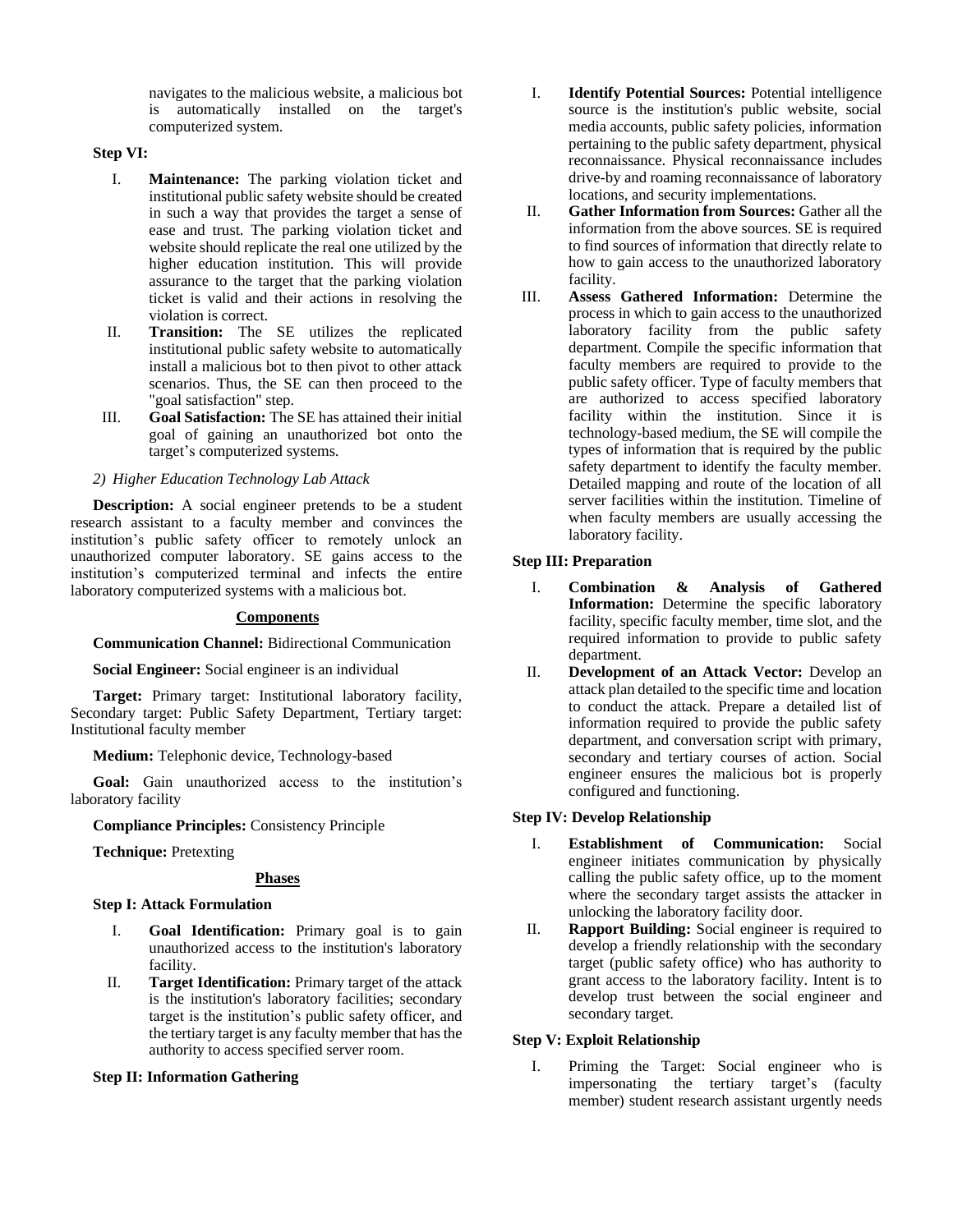access to the server room to conduct research calculations to meet deadlines with contracted companies.

II. **Elicitation:** Social engineer explains to the secondary target (public safety officer) that he/she forgot his/her access card to the server room across campus (in their office). It would take too long and inconvenient for the tertiary target's (faculty member) student research assistant to go back and grab the access card.

#### **Step VI:**

- I. **Maintenance:** After the social engineer has successfully gained access to the unauthorized server room. The tertiary target's (faculty member) student research assistant generously thanks the secondary target (public safety officer) for his/her ability to assist in authorizing the secondary target's access.
- II. **Transition:** Since the social engineer was able to gain access to the unauthorized server room, the social engineer can now proceed to the "Goal Satisfaction" stage.
- III. **Goal Satisfaction:** SE has accomplished his/her original goal of gaining unauthorized access to the institution's laboratory facility.

#### *E. Command and Control Framework*

The author proposes the design and development of a command-and-control application programming interface framework from which to facilitate the attack of the project's bots/botnets. As seen in figure four, the author developed the initial logical flow of the command-and-control application programming interface. As we step through the logic of the command-and-control application programming interface, the author will be developing automation capabilities for all of the functions proposed. The application programming interface will create all bot identities based on a secret key and value pair. All identities will be posted to an internal create, read, update, and delete database. Once bot identity is created, it will be automatically pushed to a publicly facing Git repository. This repository can either be GitHub or GitLab. In parallel, the application programming interface will be generating malicious attack plan association with the newly created bot identity. These attack plans are pulled from an existing attack dataset released for open intelligence. Once the automation of the administrative work is complete, the application programming interface will sit and wait for bots to phone home to initiate a handshake. If no bots have phoned home, the application programming interface will continue to sit there waiting. If the bot has phoned home and is the initial handshake, the application programming interface will associate their identity to the attack plan in the create, read, update, delete database, and send those attack plans back to the malicious bot. If it is not the first handshake and the malicious bot needs to post data to the specified create, read, update database, it will do so; otherwise, the application will continue to wait for the next communications with the bot.



IV. PRELIMINARY / EXPECTED RESULTS

#### *A. Preliminary*

As outlined in this paper's Background & Related Work's API section, the author analyzed two of the current leading Python REST API Frameworks, and a new modern API centered framework. During first round of evaluations of Django's REST capabilities, it was apparent Django would not be a feasible framework to develop the features the author proposed in their Proposed Work section [9, 10]. The author acknowledges the powerful capabilities that Django provides to developers. The primary justifications to not develop with Django is its massive code library that needed to be imported and its substantial lines of code needed to initiate a skeletal API endpoint [9, 10]. In the next round of evaluations of Python RESTFUL frameworks, the author evaluated Flask  $[11 - 16]$ . Flask had better feature and capabilities in API development to Django and showed great promise. This was due to the innate nature of Flask as being a micro-framework [11, 12, 16]. The author found that the lightweight skeletal Flask framework and substantial modules to extend its capabilities would allow for fast development and maintenance. This is exemplified by the developers of the Flask-RESTful stating, "Flask-RESTful is an extension for Flask that adds support for quickly building REST APIs. It is a lightweight abstraction that works with your existing ORM/libraries. Flask-RESTful encourages best practices with minimal setup. If you are familiar with Flask, Flask-RESTful should be easy to pick up" [12]. In comparison to Django, Flask outclassed Django in the number of lines of code needed to have a fully functioning API endpoint up and running. While CH4RL3SCH4L3M4GN3 is currently in the early stages of development utilizing Flask-RESTful, the author is also considering adopting the latest modern Python API framework FastAPI [17 – 19]. This modern API focused framework was recently released in the Python Package Index on 07 Oct 2021. It has a vibrant community and multiple applications and sponsorships including but not limited to ML/AI, Neural SaaS, and FinTech. The author is heavily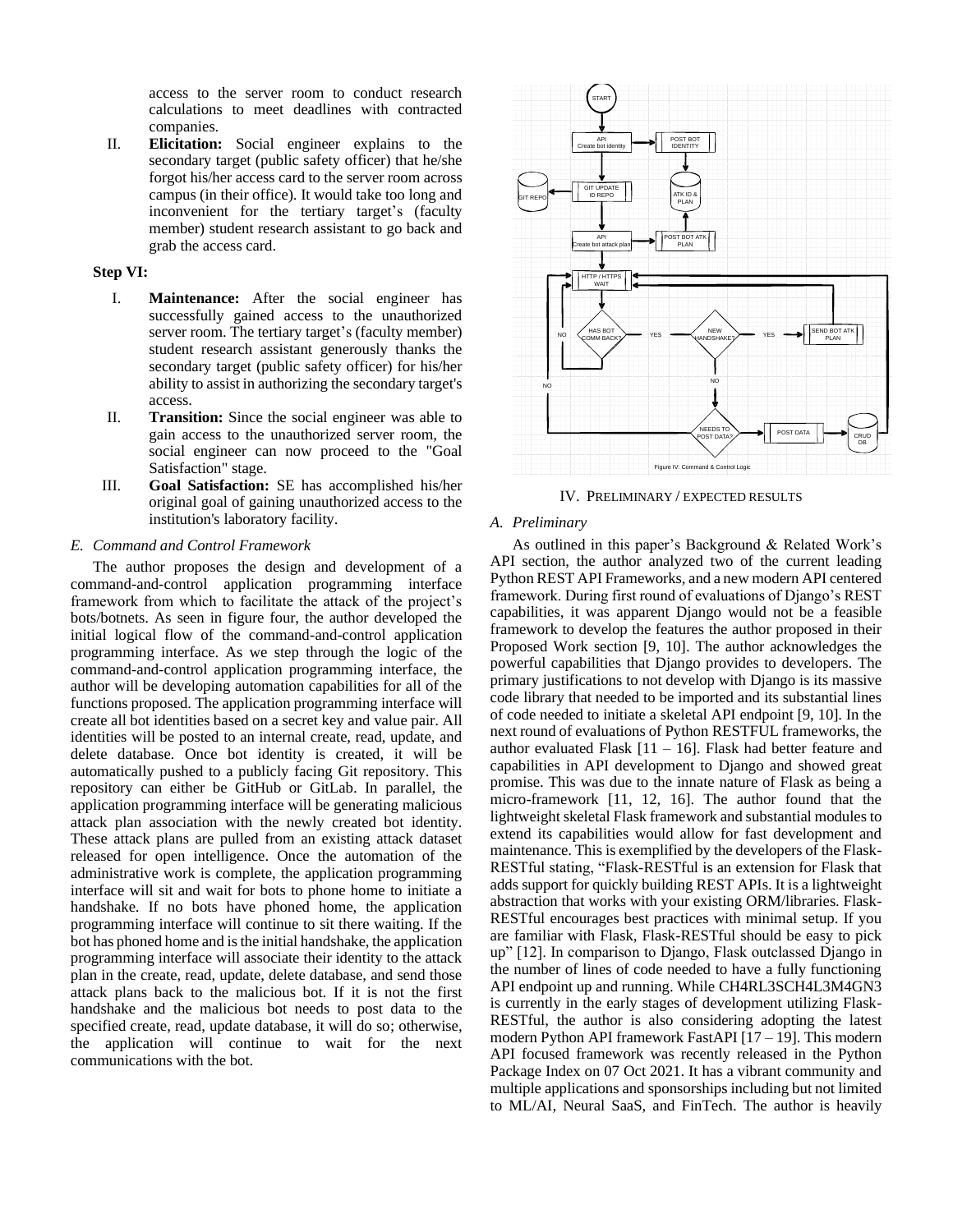considering utilizing this modern API framework as the architecture of CH4RL3SCH4L3M4GN3. More analysis and testing need to be done before final adoption.

In regard to bot/botnet development, the author has scripted a simple Python script that utilizes the built-in requests module to facilitate communications to remote command and control API. The author is currently considering design ideas based on the research on bots/botnets  $[20 - 28]$ . This leads to the malware capabilities development status, which will heavily influence the design development of the malicious bot. The author chose to develop two malware capabilities that encrypt data  $[34 - 36]$  and exfiltrate data  $[37 - 40]$ . The author will be focused primarily on symmetric encryption as the cryptographic scheme. The author will develop a simple data exfiltration over HTTP/HTTPS traffic via API CRUD operations.

#### *B. Expected Results*

#### *1) Primary Plan*

The author's primary plan is to have fully functioning attack simulations designed and developed by the end of the project's timeline. The simulations will be based on the social engineer attack scenarios proposed in the author's Proposed Work, Social Engineering Scenario section above. The attack plans carried out by the malicious bots will be based on figure 2a, 2b, 3a, and 3b. The malicious bots and attack plans will be facilitated by the command-and-control API, see figure 4.

#### *2) Fallback Plan*

The author's fallback plan if the author's primary plan exceeds the timeline of the project is to establish HTTP/HTTPS communications between the malicious bot and the commandand-control API.

#### *3) Last Resort Plan*

The author's last and final plan is to run any code developed and if it runs, it runs. There is an implicit expectation that the malicious bot will not be able to communicate to the commandand-control API, and API functions are either partially developed or still needs to be developed.

#### V. CONCLUSION & FUTURE WORK

# *A. Conclusion*

In conclusion, the author provided a brief introduction to the current trends of bots/botnets, as well as the command-andcontrol tactics, techniques, and procedures used by APT groups to carry out cyber-based attacks. The author also provided an overview of the technologies being used for the development of the command-and-control microservices API: CH4RL3SCH4L3M4GN3. The author's proposed work provides a high-level view of the design, logic, and capabilities of this project, but please not that these proposals are subject to change. Finally, the author outlined the preliminary work conducted as of 10 Dec 2021, with three expected results of this project. The author chose to account for three possibilities due to the vast technical skills required to design and develop this project compared to the author's current technical skills. The author's primary plan is the best possible outcome for the project, the fallback plan will have some technical implementations but not all, and the last-resort plan will have minimal implementation and will only provide development code.

#### *B. Future Work*

In the author's future work, depending on the outcome of this project, the author plans to bring this project from lab simulation to live environment deployment. This will require the acquisition of a public domain and server to host the project API. The author realizes that there needs to be quantitative data aggregation on the performance of the API and malicious bots. The author will be designing and developing a system to achieve this goal.

#### ACKNOWLEDGMENT

The author thanks the contributions of the MITRE Foundation for their extensive work on the ATT&CK Framework, Roy T. Fielding for his dissertation in proposing the concept of Representational State Transfer (REST) Architecture, Sebastián Ramírez for his valuable work on the creation of FastAPI and finally the School of Computer Science and Engineering, Jack Welch College of Business and Technology, Sacred Heart University for continuing to give me inspirations for higher education social engineering attacks. Without their contributions and influence this project would not have been possible.

#### **REFERENCES**

- [1] M. Lee and D. Lewis, "Clustering Disparate Attacks: Mapping the Activities of the Advanced Persistent Threat", Virus Bulletin Conference, 2011.
- [2] I. Ghafir and V. Prenosil, "Advanced Persistent Threat Attack Detection: An Overview", International Journal of Advancements in Computer Networks and Its Security-IJCNS, Vol. 4: Issue 4, pp.50–54, 2014.
- [3] P. Chen, L. Desmet, and C. Huygens, "A Study on Advanced Persistent Threats", IFIP International Federation for Information Processing 2014, D. De Decker and A. Zuguete: CMS 2014, LNCS 8735, pp.63–72, 2014.
- [4] P. Hu, H. Li, H. Fu, D. Cansever, and P. Mohapatra, "Dynamic Defense Strategy against Advanced Persistent Threat with Insiders", 2015 IEEE Conference on Computer Communications (INFOCOM), IEEE, pp.747– 755, 2015.
- [5] A. Lemay, J. Calvet, F. Menet, and J. Fernandez, "Survey of Publicly Available Reports on Advanced Persistent Threat Actors", Computers & Security, 2017. http://dx.doi.org/doi: 10.1016/j.cose.2017.08.005.
- [6] J. Chen, C. Su, K. Yeh, and M. Yung, "Special Issue of Advanced Persistent Threat", Future Generation Computer Systems, Vol. 79, pp.243–246, 2018.
- [7] O. Adelaiye, A. Ajibola, and S. Faki, "Evaluating Advanced Persistent Threats Mitigation Effects: A Review", International Journal of Information Security Science, Vol. 7, No. 4, pp.159–171, 2019.
- [8] C. Chen, H. Lai, and D. (Marian) Wen, "Evolution of Advanced Persistent Threat (APT) Attacks and Actors", ICS 2018, CCIS 1013, pp.76–81, 2019.
- [9] D.S. Foundation, Django Documentation: Release 3.2.10.dev, 2021, pp.687–1577.
- [10] D. Rubio, "Beginning Django, Chapter 12: REST Services with Django", 2017, pp.549–566.
- [11] P. Projects, Flask Documentation (1.1.x): Release 1.1.4, 2021.
- [12] K. Conroy, R. Horn, F. Stratton, Flask-RESTful Documentation: Release 0.3.8, 2020.
- [13] P. Projects, Jinja Documentation (3.0.x): Release 3.0.0, 2021.
- [14] P. Projects, Werkzeug Documentation (1.0.x): Release 1.0.1, 2021.